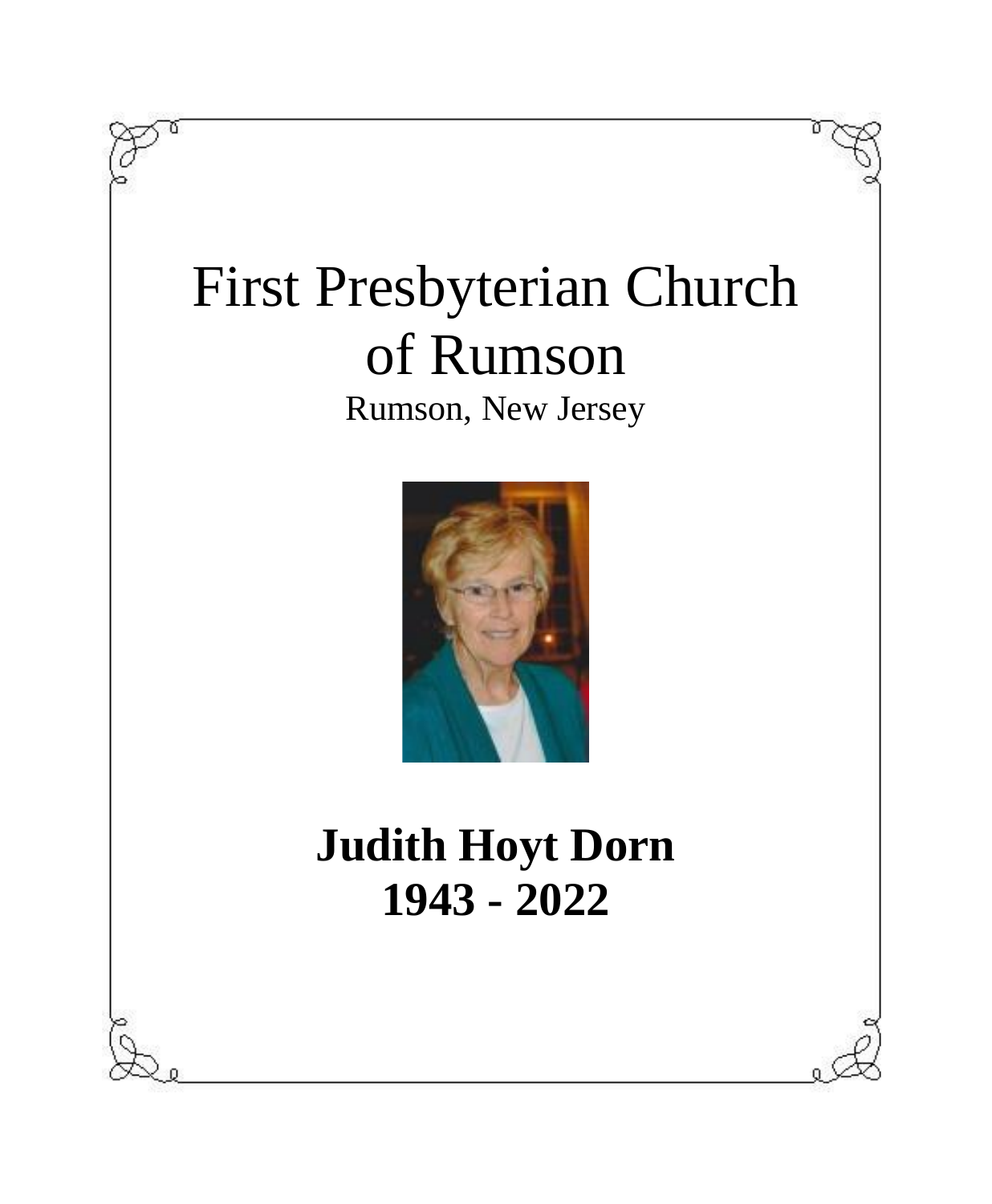# A Service of Witness To the Resurrection

# In Celebration of the Life of Judith Hoyt Dorn December 23, 1943 - January 11, 2022

PRELUDE

### **\*RESPONSIVE CALL TO WORSHIP**

| Leader:        | We have gathered to worship God and to celebrate the life of <b>Judy</b> .                     |
|----------------|------------------------------------------------------------------------------------------------|
| <b>People:</b> | We give thanks for her life, and we commend her spirit into God's<br>eternal being.            |
| Leader:        | For our help is in the name of the Lord, who made heaven and earth.<br><i>Praise the Lord.</i> |
| <b>People:</b> | The Lord's name be praised.                                                                    |

**\*HYMN #69** *"I, the Lord of Sea and Sky"* .........................................................Here I Am

## **UNISON PRAYER OF ILLUMINATION**

Eternal God, we bless you for the great company of all those who have finished their race, and who now rest from their labor. We praise you for those dear to us whom we name in our hearts before you ...especially we thank you for **Judy** whom you have now received into your presence. Help us to believe where we have not seen, trusting you to lead us through our years. Bring us at last with all your people into the joy of your home, through Jesus Christ our Lord. Amen.

| ANTHEM "Somewhere Over the Rainbow" Harold Arlen, in a Hawaiian style |  |
|-----------------------------------------------------------------------|--|
|                                                                       |  |
| <b>OPEN SHARING</b>                                                   |  |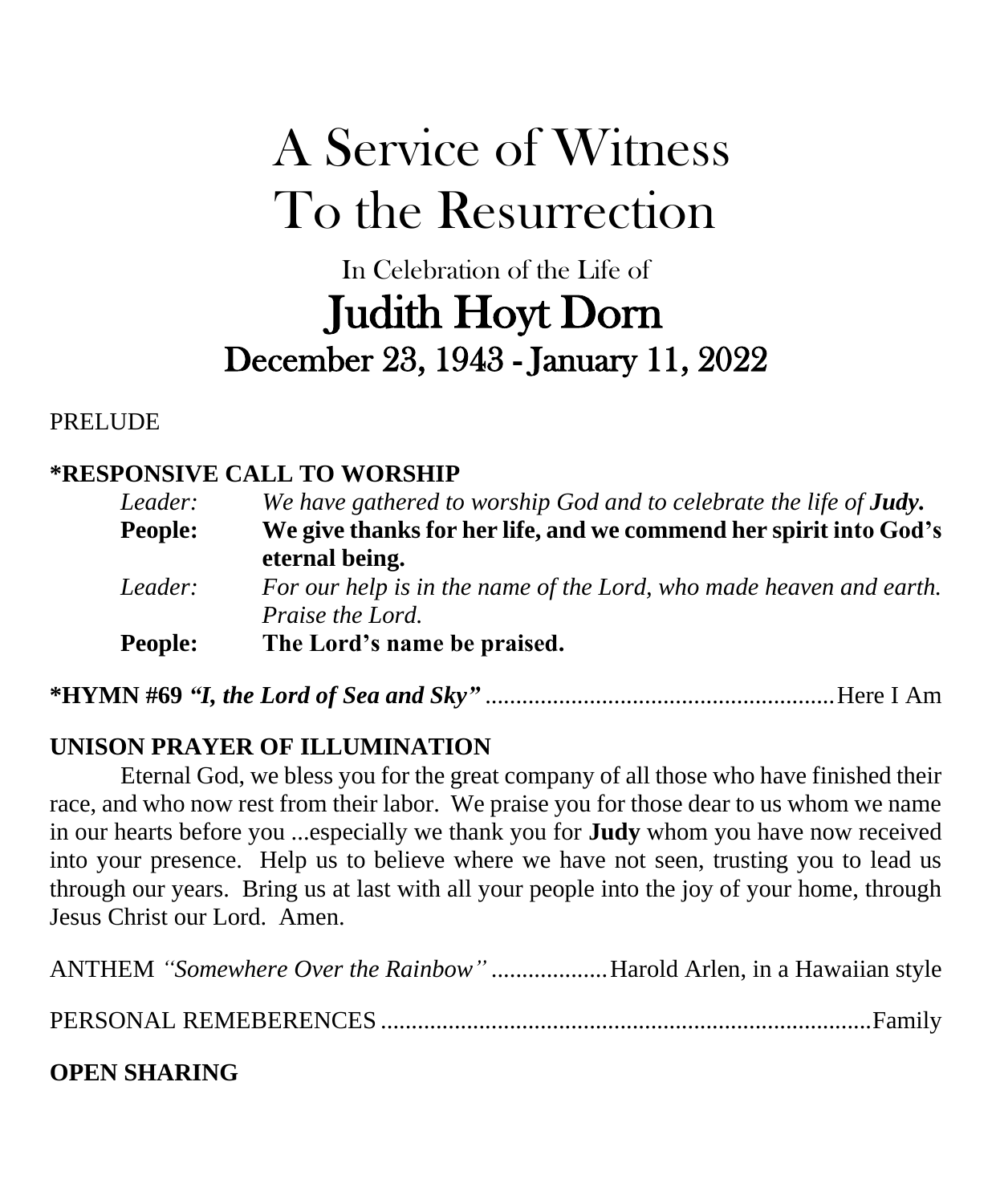#### **PSALM 23 (Unison)**

The LORD is my shepherd, I shall not want. He makes me lie down in green pastures; he leads me beside still waters;

He restores my soul. He leads me in right paths for his name's sake.

Even though I walk through the darkest valley, I fear no evil; for you are with me; your rod and your staff - they comfort me.

You prepare a table before me in the presence of my enemies; you anoint my head with oil; my cup overflows.

Surely goodness and mercy shall follow me all the days of my life, and I shall dwell in the house of the LORD my whole life long.

SCRIPTURE READINGS AND HOMILY................................. Rev. John W. Monroe, III

PRAYERS OF THANKSGIVING AND INTERCESSION & LORD'S PRAYER

#### **\*COMMENDATION**

| Leader:        | You only, O God, are immortal, the Creator and maker of all.            |  |  |
|----------------|-------------------------------------------------------------------------|--|--|
| <b>People:</b> | We are mortal, formed of the earth in this vast universe, and to        |  |  |
|                | earth we return.                                                        |  |  |
| Leader:        | Give rest, O God, to your servants with all your saints, where there is |  |  |
|                | neither sorrow nor sighing, but life everlasting. Into your hands, we   |  |  |
|                | commend <b>Judy.</b> Receive her into the arms of your care and into    |  |  |
|                | everlasting peace.                                                      |  |  |
| <b>People:</b> | Through Christ we pray. Amen.                                           |  |  |

**\*HYMN #157** *"I Danced in the Morning"* .............................................Lord of the Dance

\*BENEDICTION

POSTLUDE

#### + + + + + + \*Please stand if you are able.

Please join the family for a reception at Raven and the Peach, 740 River Road, Fair Haven